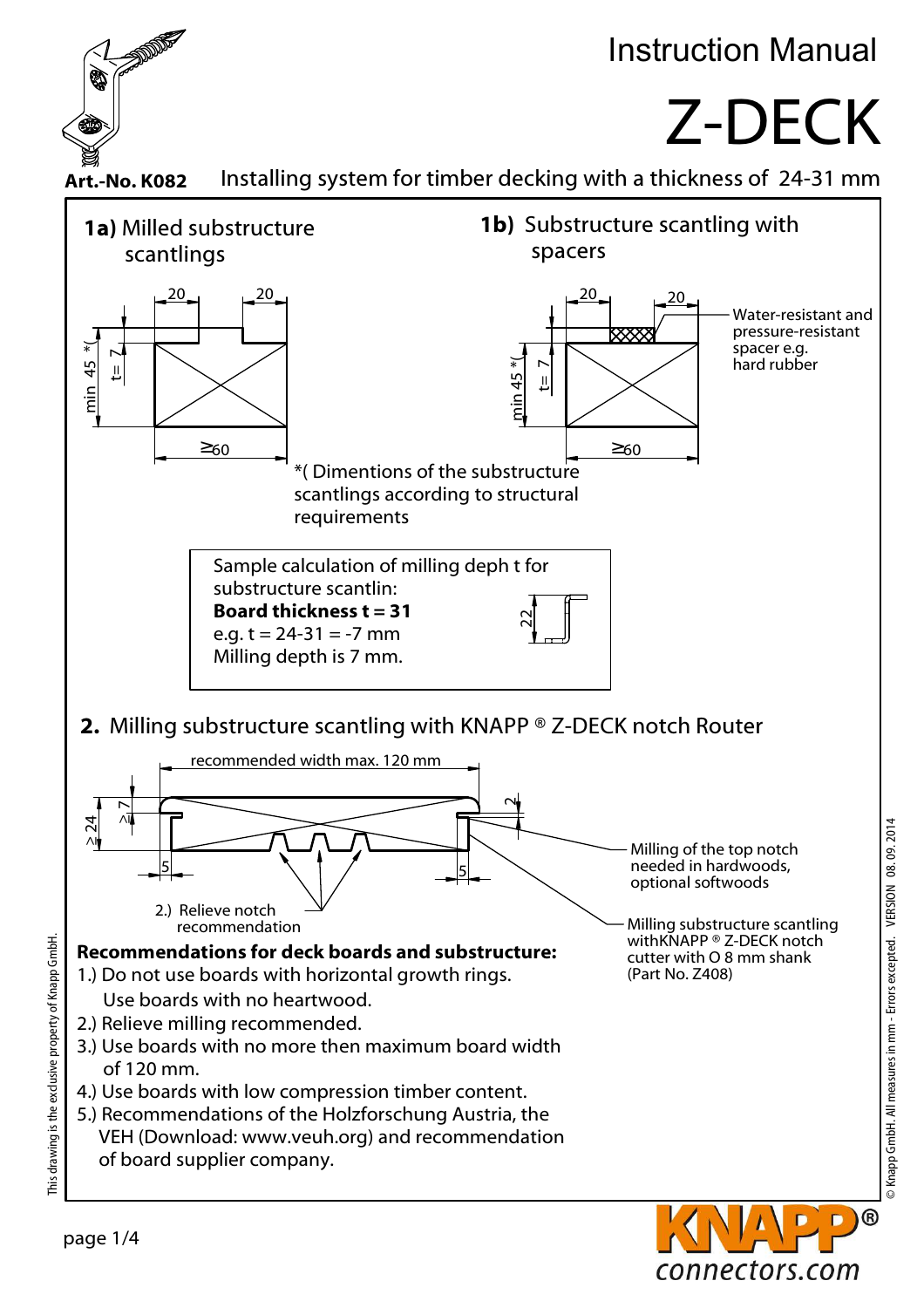

© Knapp GmbH. All measures in mm - Errors excepted. VERSION 08. 09. 2014

connectors.com

This drawing is the exclusive property of Knapp GmbH. This drawing is the exclusive property of Knapp GmbH.

page 2/4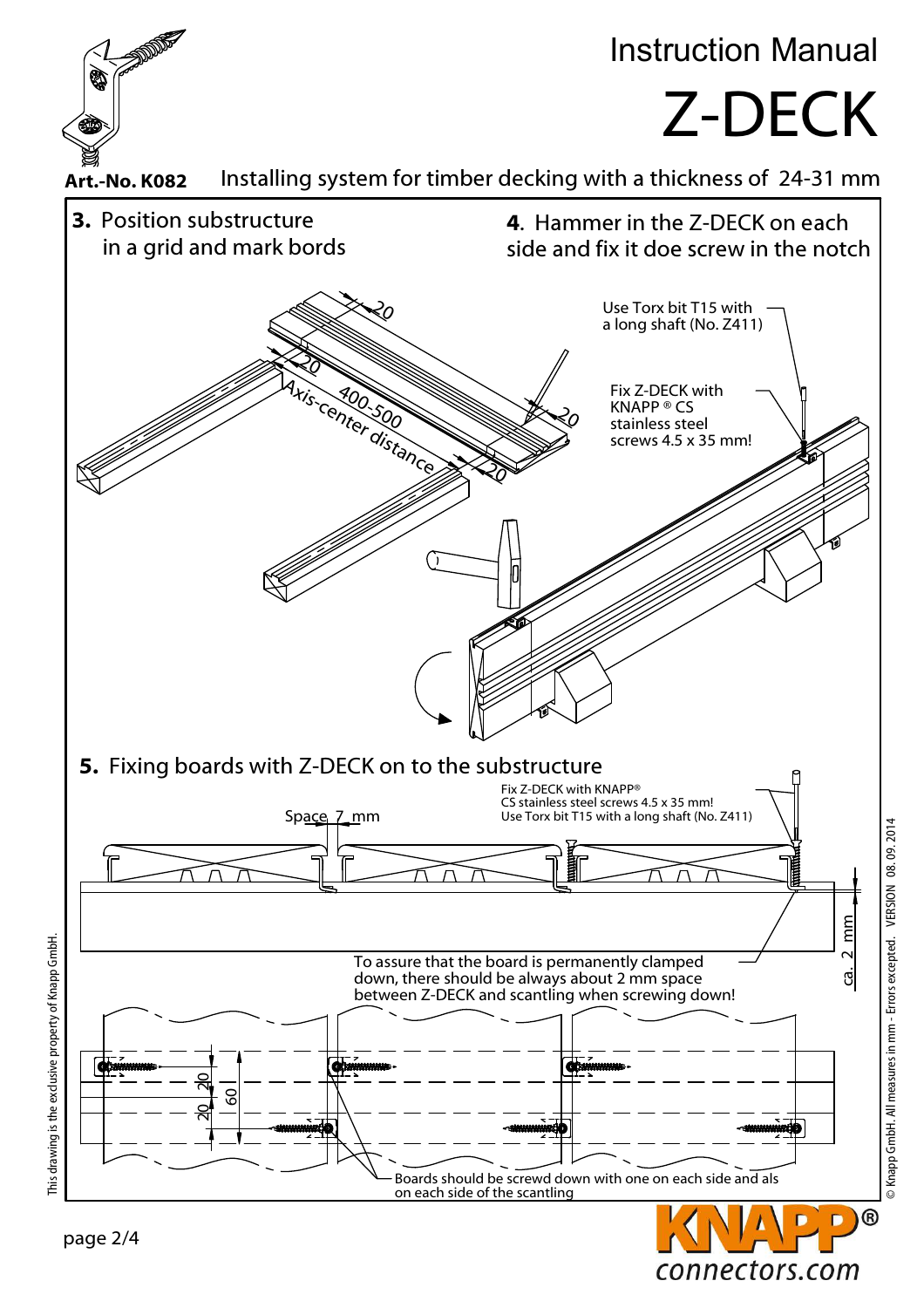

connectors.com

page 3/4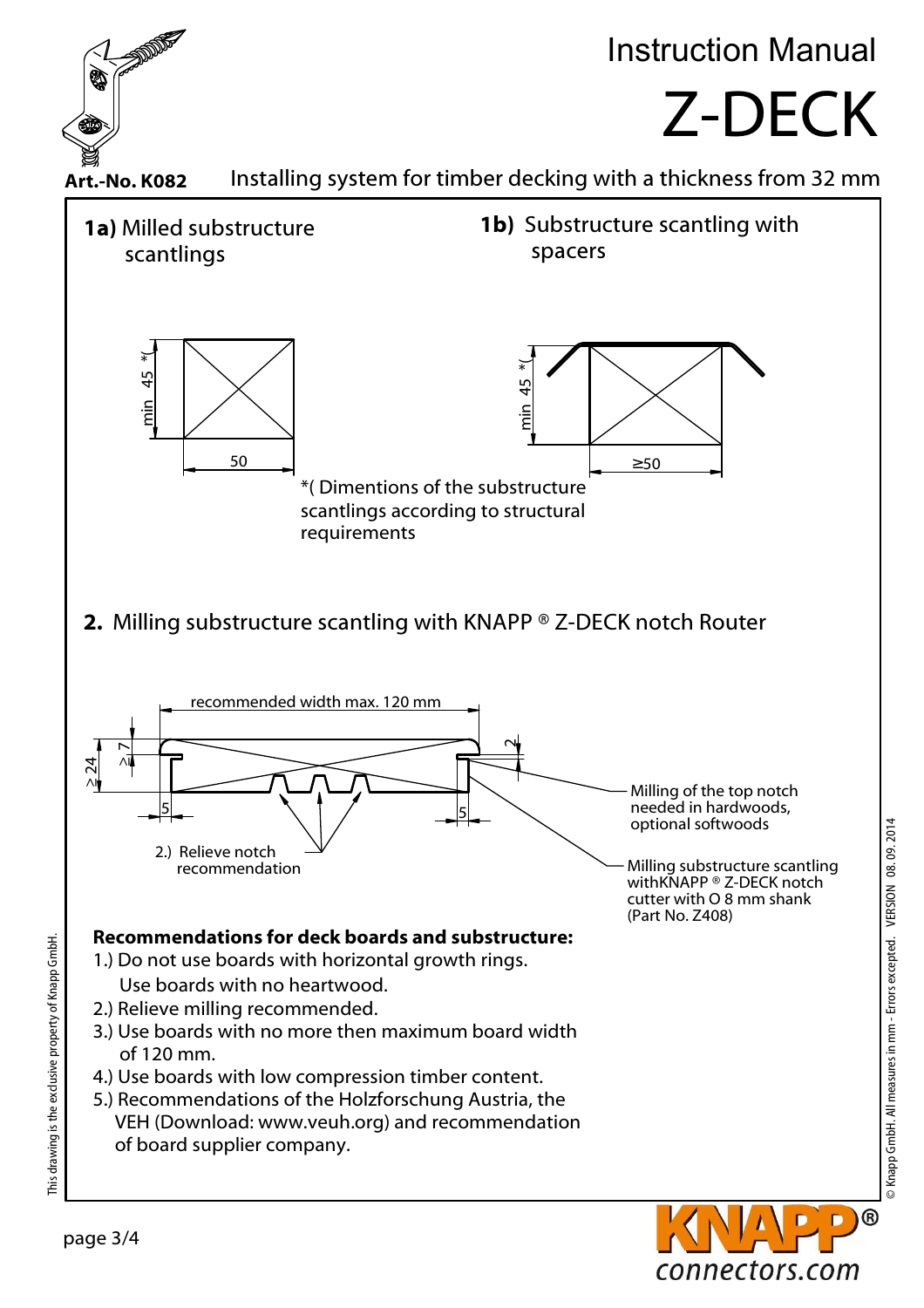

connectors.com

This drawing is the exclusive property of Knapp GmbH. This drawing is the exclusive property of Knapp GmbH.

page 1/4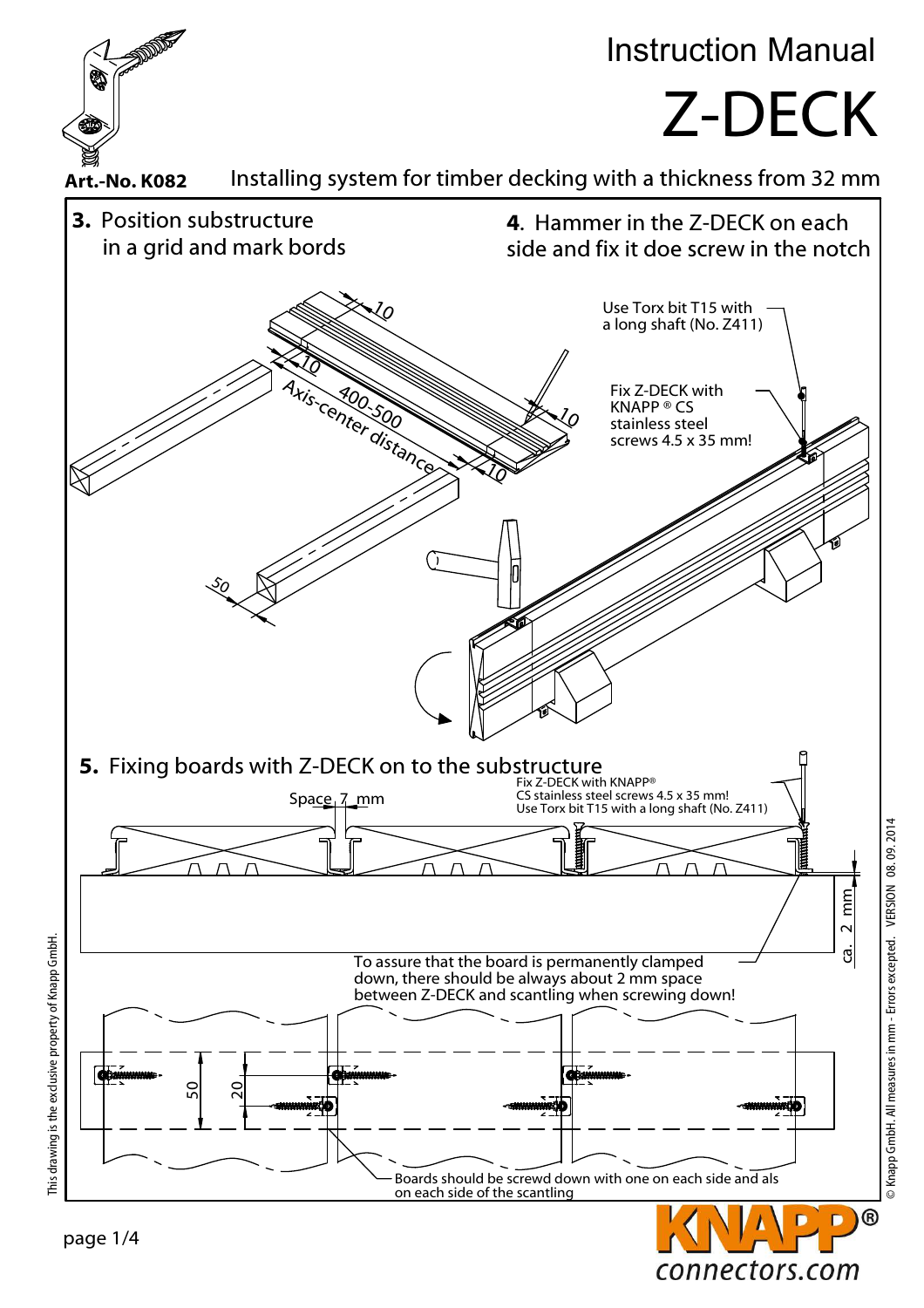

> Knapp GmbH. Toutes dimensions en mm - sauf erreurs, fautes d'impression ou modifications techniques. VERSION 02 08.09.2014 © Knapp GmbH. Toutes dimensions en mm - sauf erreurs, fautes d'impression ou modifications techniques. VERSION 02 08. 09. 2014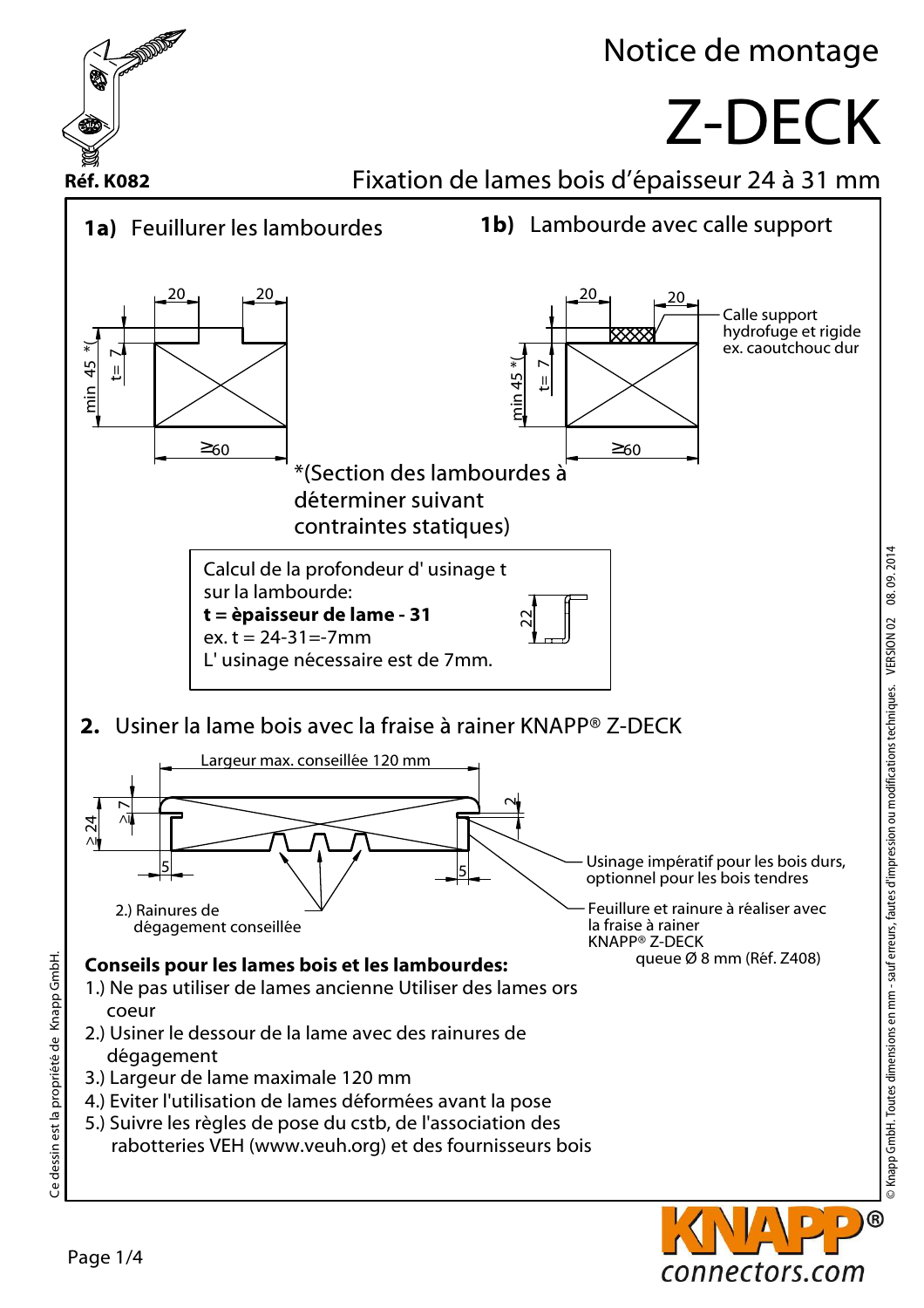

© Knapp GmbH. Toutes dimensions en mm - sauf erreurs, fautes d'impression ou modifications techniques. VERSION 02 08.09.2014 © Knapp GmbH. Toutes dimensions en mm - sauf erreurs, fautes d'impression ou modifications techniques. VERSION 02 08. 09. 2014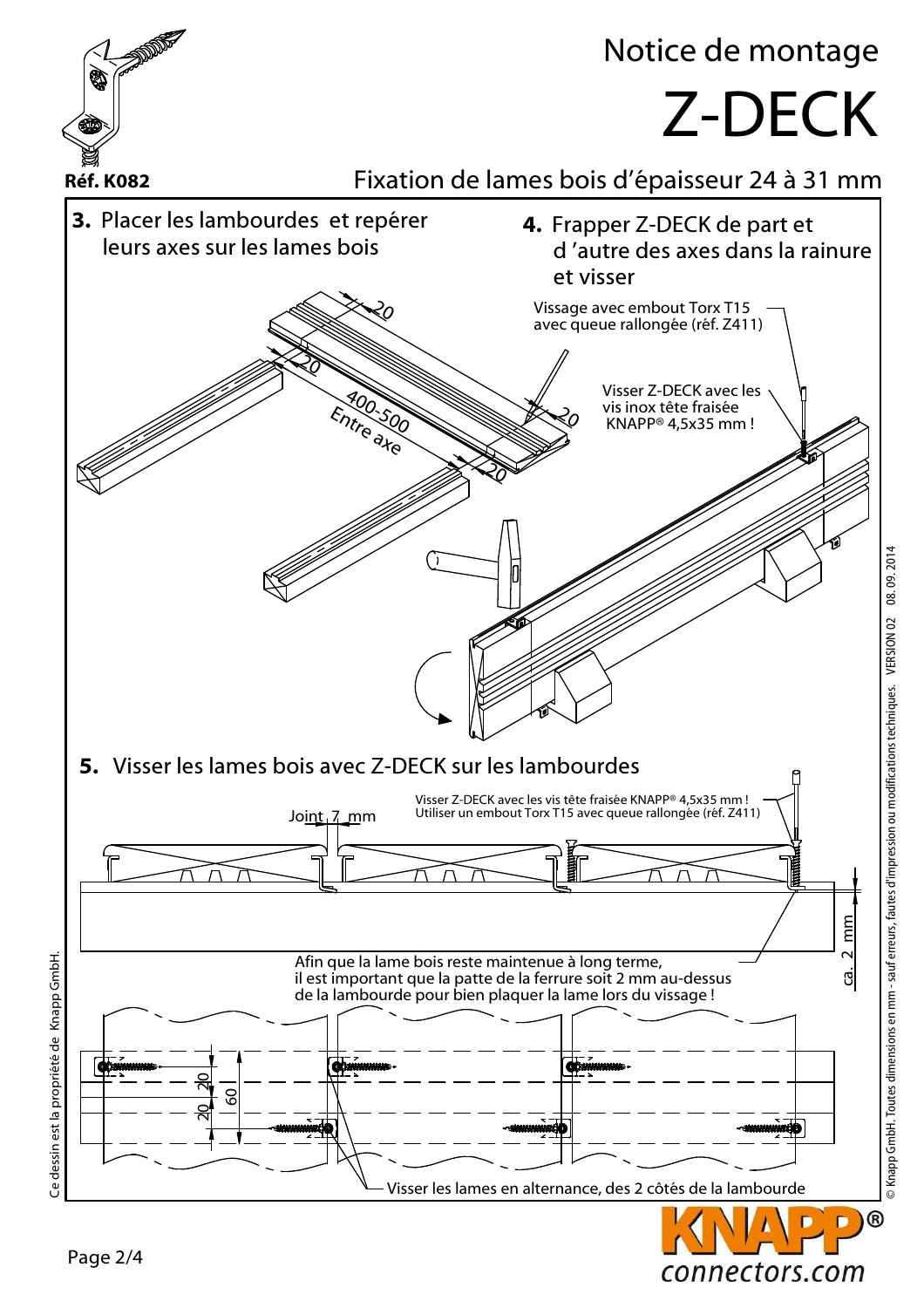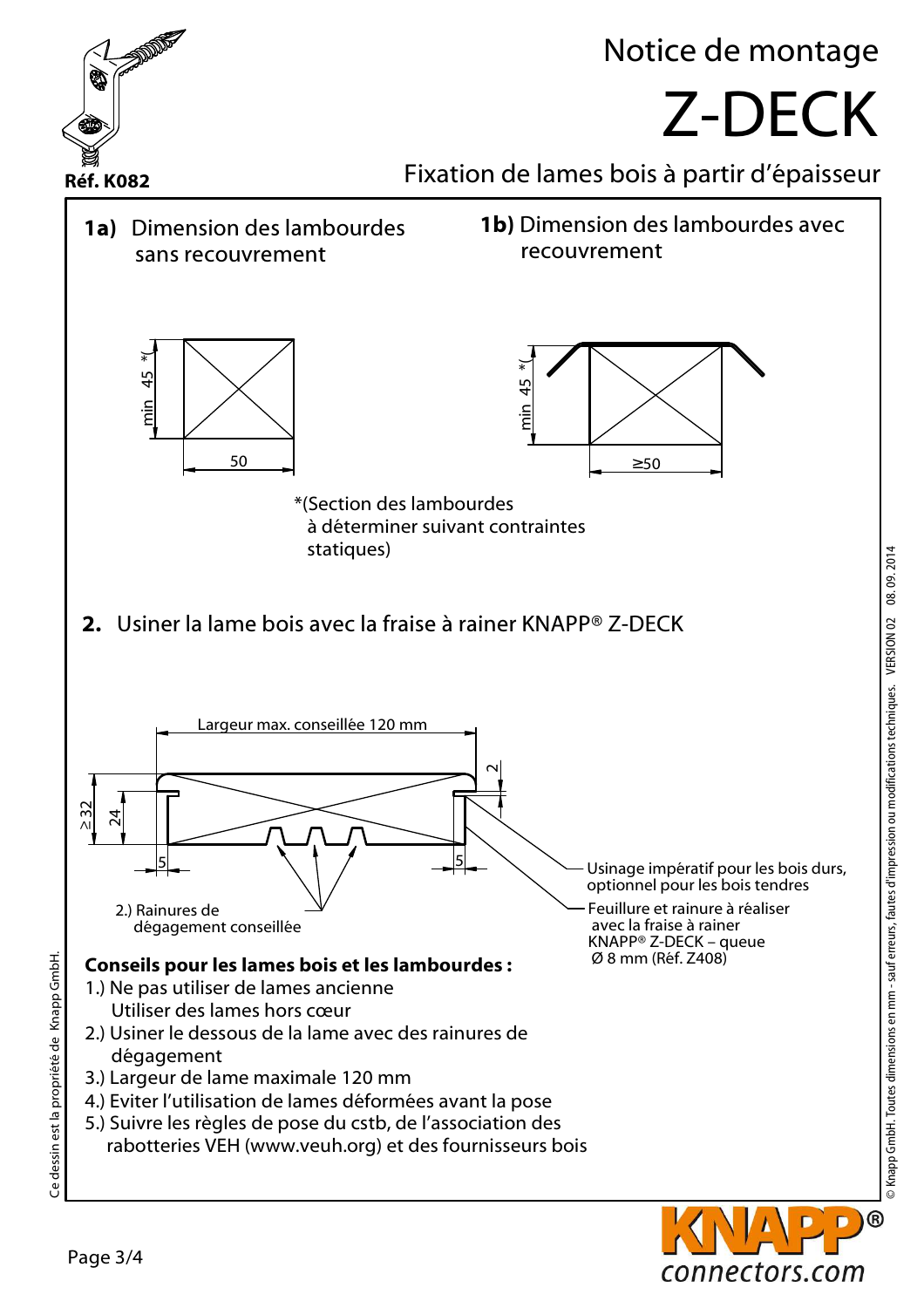

© Knapp GmbH. Toutes dimensions en mm - sauf erreurs, fautes d'impression ou modifications techniques. VERSION 02 08.09.2014 © Knapp GmbH. Toutes dimensions en mm - sauf erreurs, fautes d'impression ou modifications techniques. VERSION 02 08. 09. 2014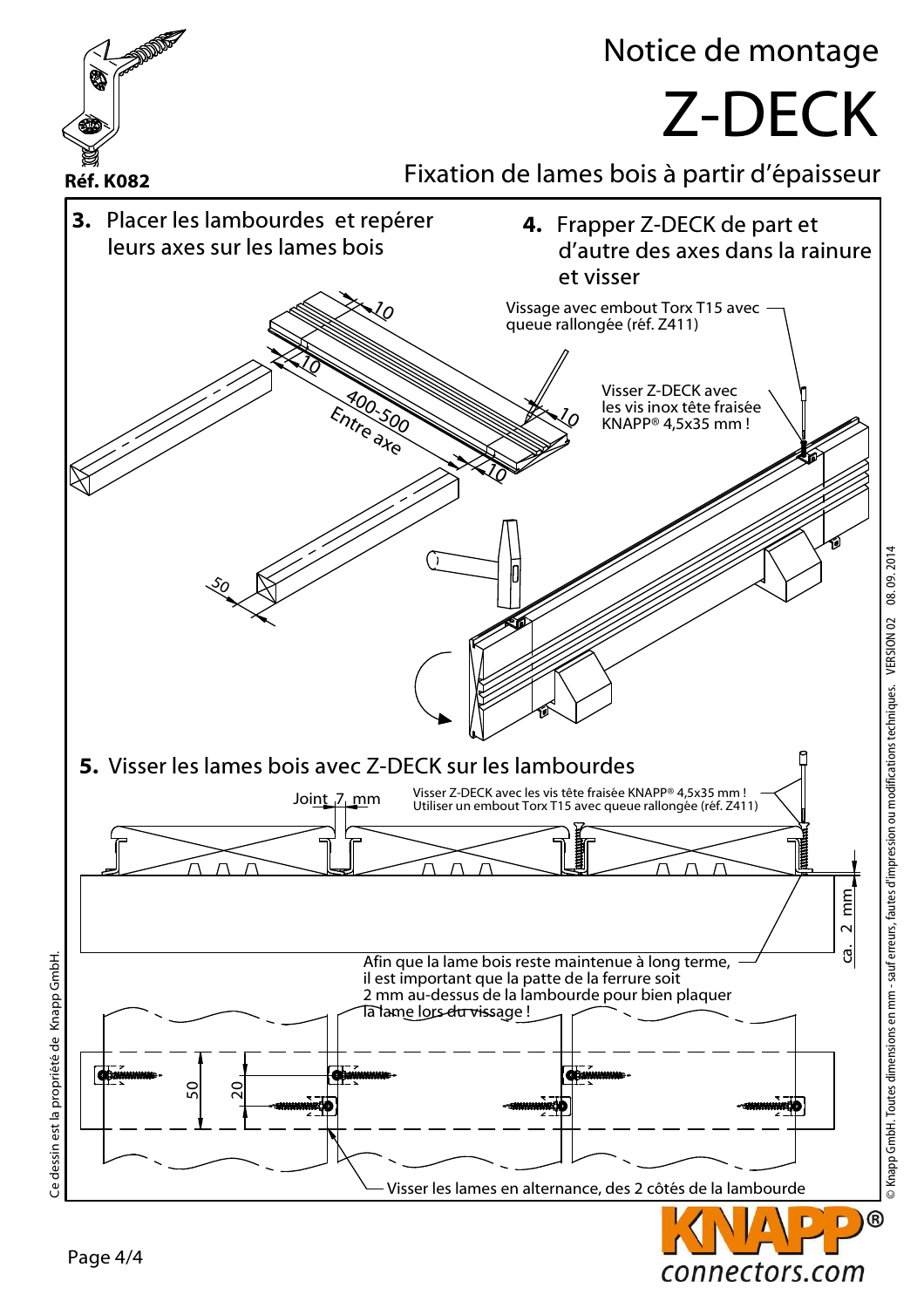

verbinder.com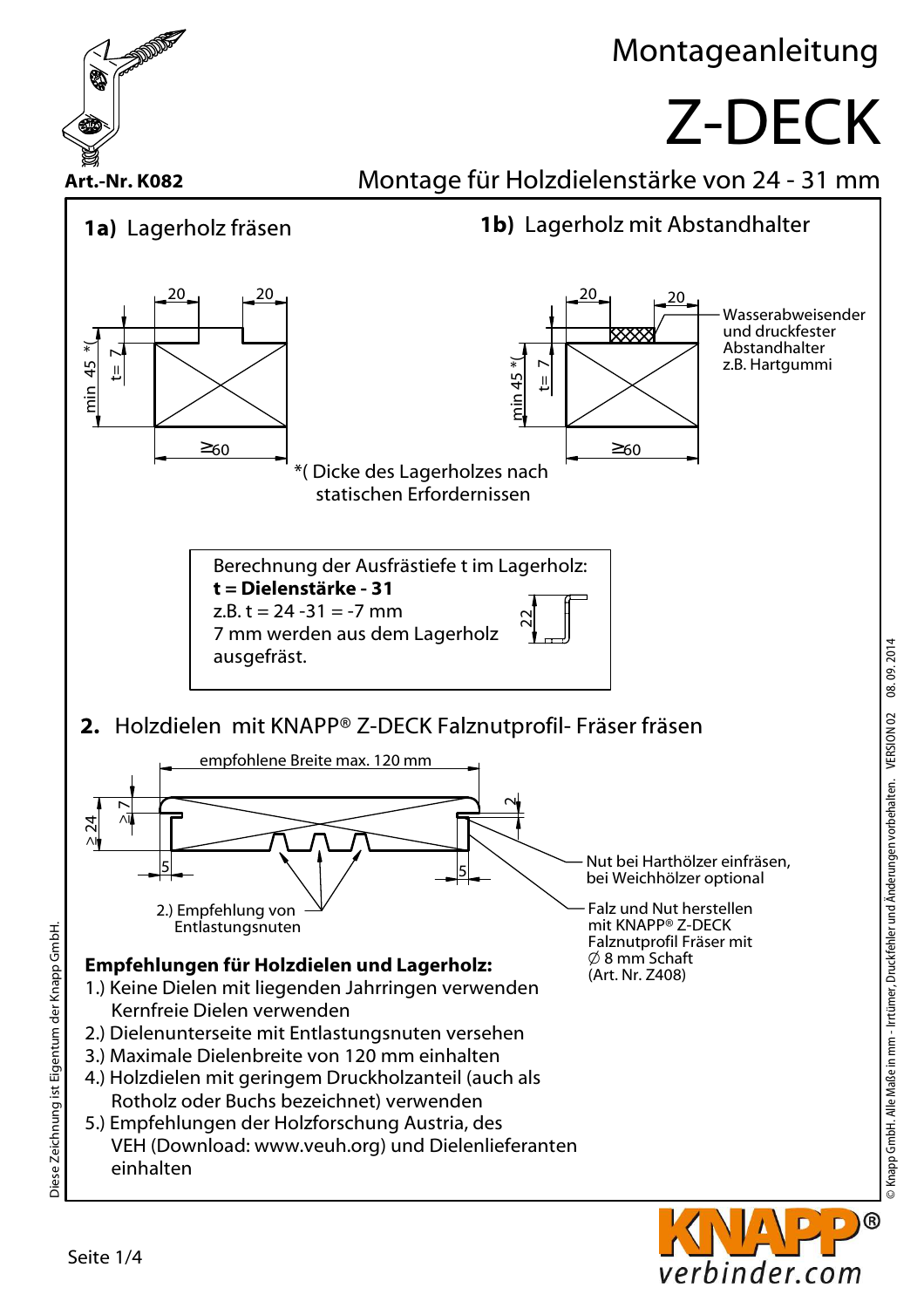

 $^{\circledR}$ D

verbinder.com

Seite 2/4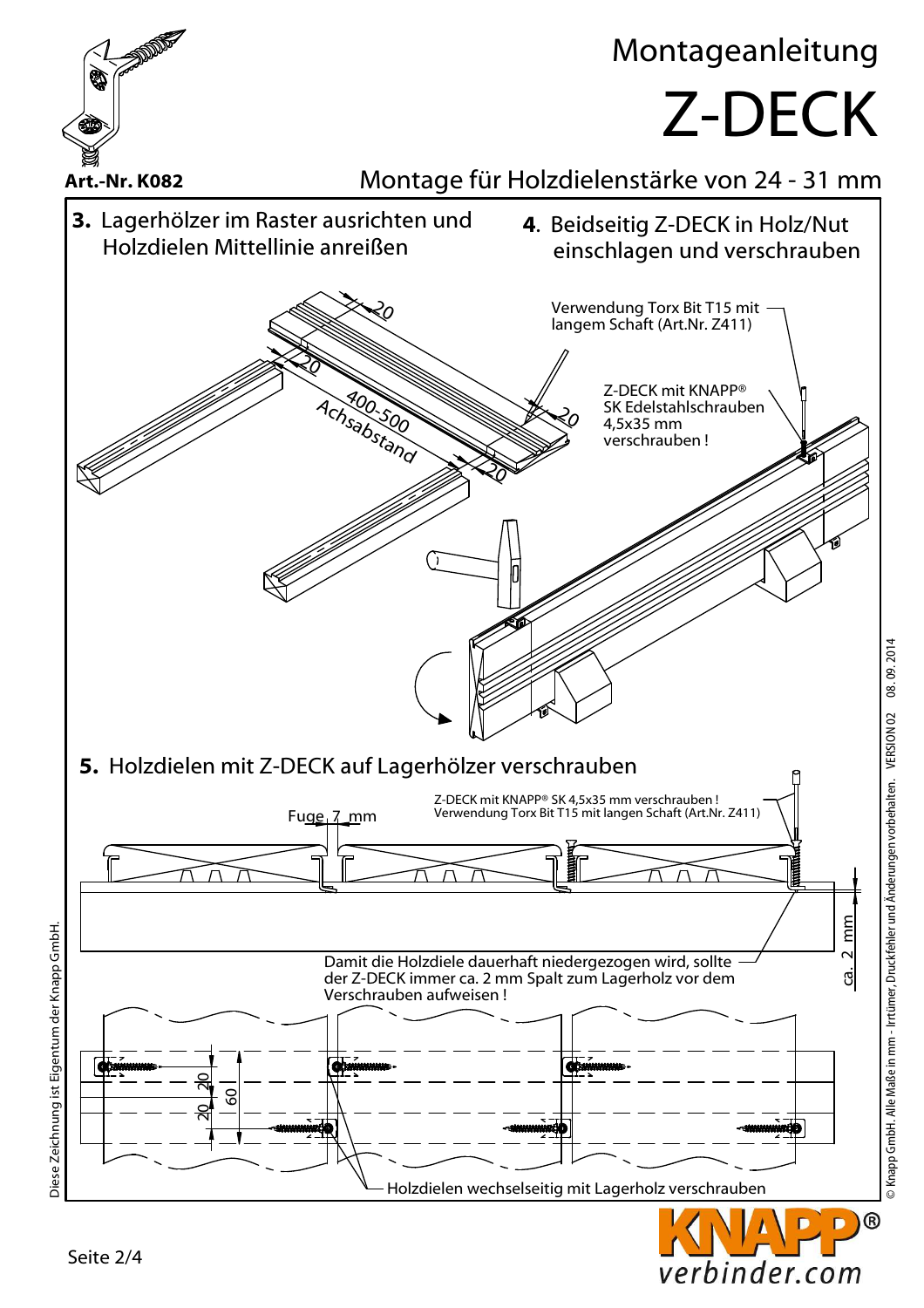

© Knapp GmbH. Alle Maße in mm - Irrtümer, Druckfehler und Änderungen vorbehalten. VERSION 02 08. 09. 2014 © Knapp GmbH. Alle Maße in mm - Irrtümer, Druckfehler und Änderungen vorbehalten. VERSION 02 08. 09. 2014

verbinder.com